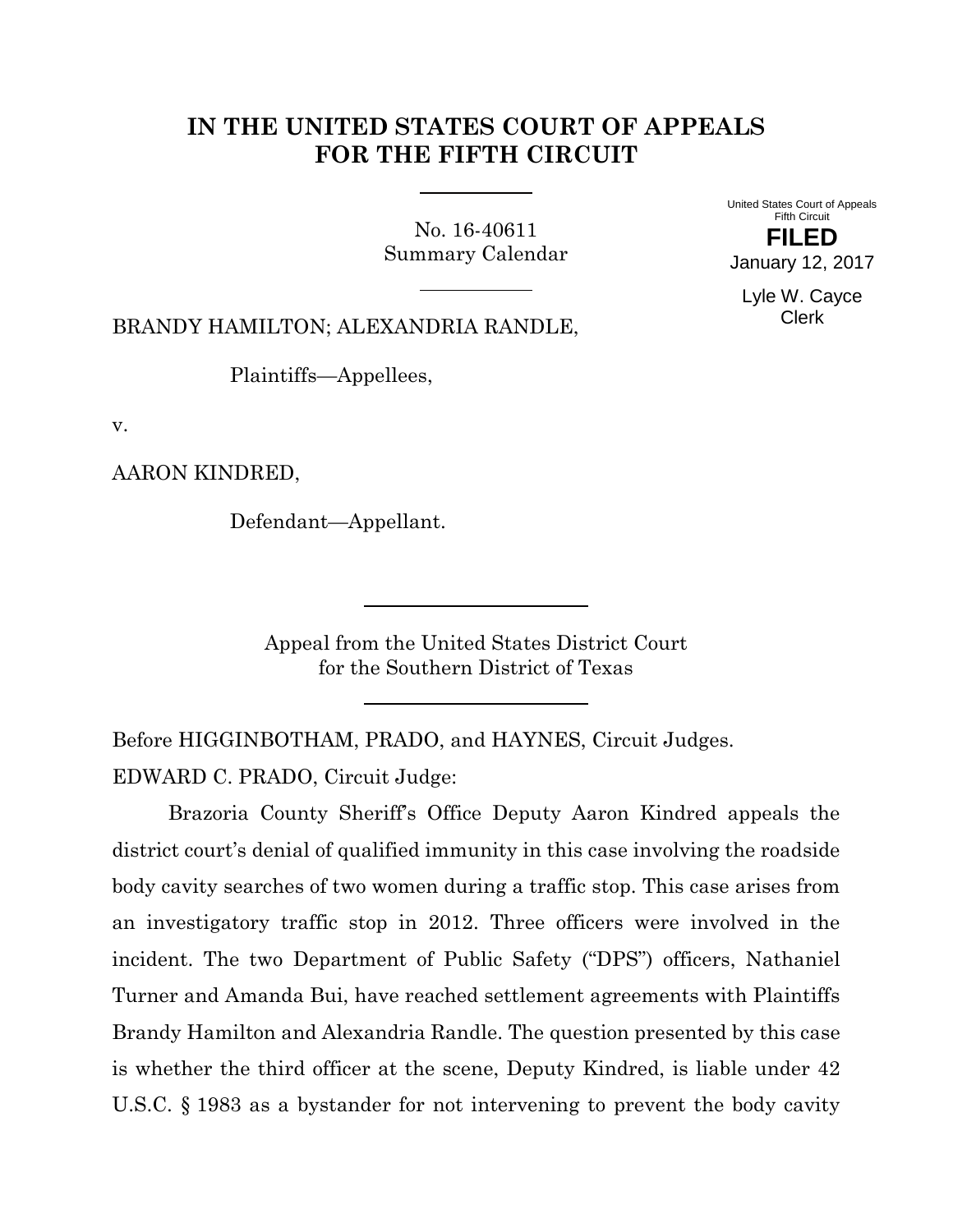searches. Because material issues of fact remain, we do not have appellate jurisdiction over this interlocutory appeal. Accordingly, we DISMISS.

## **I. BACKGROUND**

## **A. Factual Background**

On Memorial Day weekend in 2012, Hamilton and Randle were pulled over by DPS Officer Turner for speeding. Turner smelled marijuana and asked the women to exit the vehicle. Hamilton was wearing a bikini bathing suit, and Randle was similarly dressed. Turner did not allow the women to cover themselves before exiting the vehicle. He used his radio to request help from local law enforcement and a female officer to conduct a search of the women. On the radio, Turner stated that the car smelled like marijuana and that one of the women "had the zipper open on her pants, or Daisy Duke shorts, whatever they are." Turner handcuffed and separated the women before ordering Hamilton to sit in the front passenger seat of his patrol car. He then conducted a search of the vehicle. When Kindred arrived, Turner asked him to identify the drivers of several other cars that had arrived near the scene. When Bui arrived, she parked next to Turner's patrol car. When he had completed the vehicle search, Turner informed Bui and Kindred that he had finished the search but wanted Bui to search the women. Bui asked the men if they had any gloves, and Turner gave her the gloves he had used to search the vehicle.

At that point, Kindred asked Turner, "Do you want me to make this easier and go in the back?" Turner agreed that Kindred should stand behind the car. Kindred stood behind Turner's patrol car and can be seen in that position in the video. Turner told Hamilton: "[Bui] is going to search you, I ain't going to do that . . . cause I ain't getting up close and personal with your women areas." Turner and Kindred stood together behind the car while Bui performed the body cavity search. During the search, Turner told Kindred: "I don't know if she stuck something in her crotch or this one did."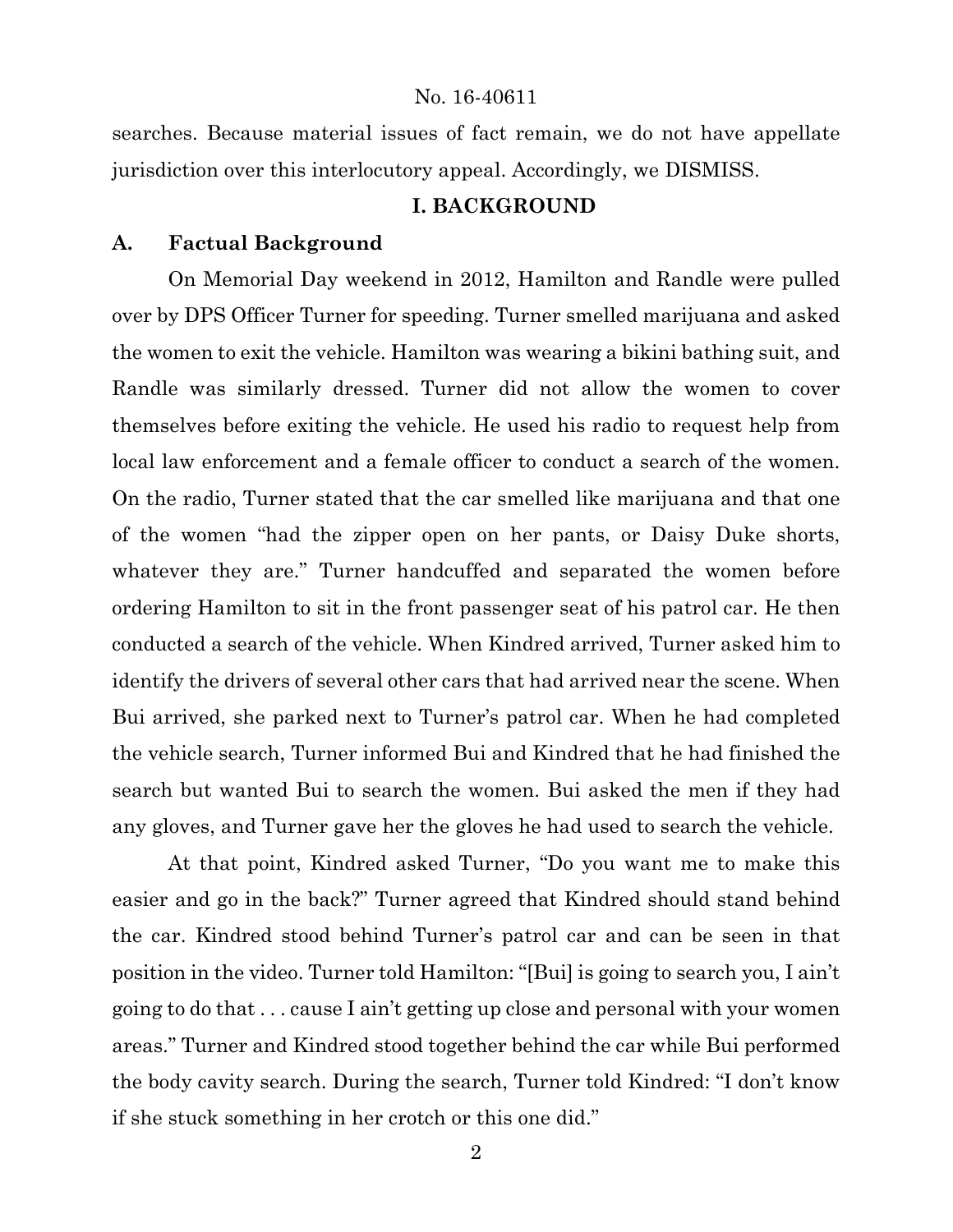After the search, Turner asked Bui if Hamilton had "[n]othing on her," and then requested she search Randle because "she is the one who had the zipper open." Hamilton immediately asked, "Do you know how violated I feel?" and said she felt so embarrassed. Turner replied that if they "hadn't had weed in the car they wouldn't be in this situation." Randle, who had been standing by Hamilton's car, was escorted to Bui's patrol car. Kindred was still standing behind Turner's vehicle. When Bui performed the body cavity search on Randle, Randle began to scream: "That is so fucked up! I am so done!" Hamilton yelled at her a couple times to "calm down" and "be quiet." Randle sounded as if she was crying when she again said, "Man, this is so fucked up!" After the searches were complete, Hamilton stated to Turner that "it was going to the extreme" to have someone "put their fingers up your stuff." In their complaint, Hamilton and Randle describe Bui's actions as "forcibly search[ing] in their vaginas and anus[es] against protest," and explain that the search was "physically and emotionally painful."

#### **B. Procedural Background**

Hamilton and Randle filed their complaint on June 27, 2013, asserting § 1983 claims against the officers involved and their employers. They alleged that the invasive cavity searches violated their Fourth Amendment rights to be free from unreasonable searches and seizures. Kindred moved for summary judgment, arguing that he was entitled to qualified immunity because at the time of the incident, bystander liability was not clearly established in the Fifth Circuit in cases not involving excessive force. The district court denied Kindred's motion for summary judgment on April 28, 2016. The district court found that the Plaintiffs had asserted an excessive force claim and that it was clearly established that bystander liability would apply. Additionally, the district court held that there was a "serious dispute as to material facts" in the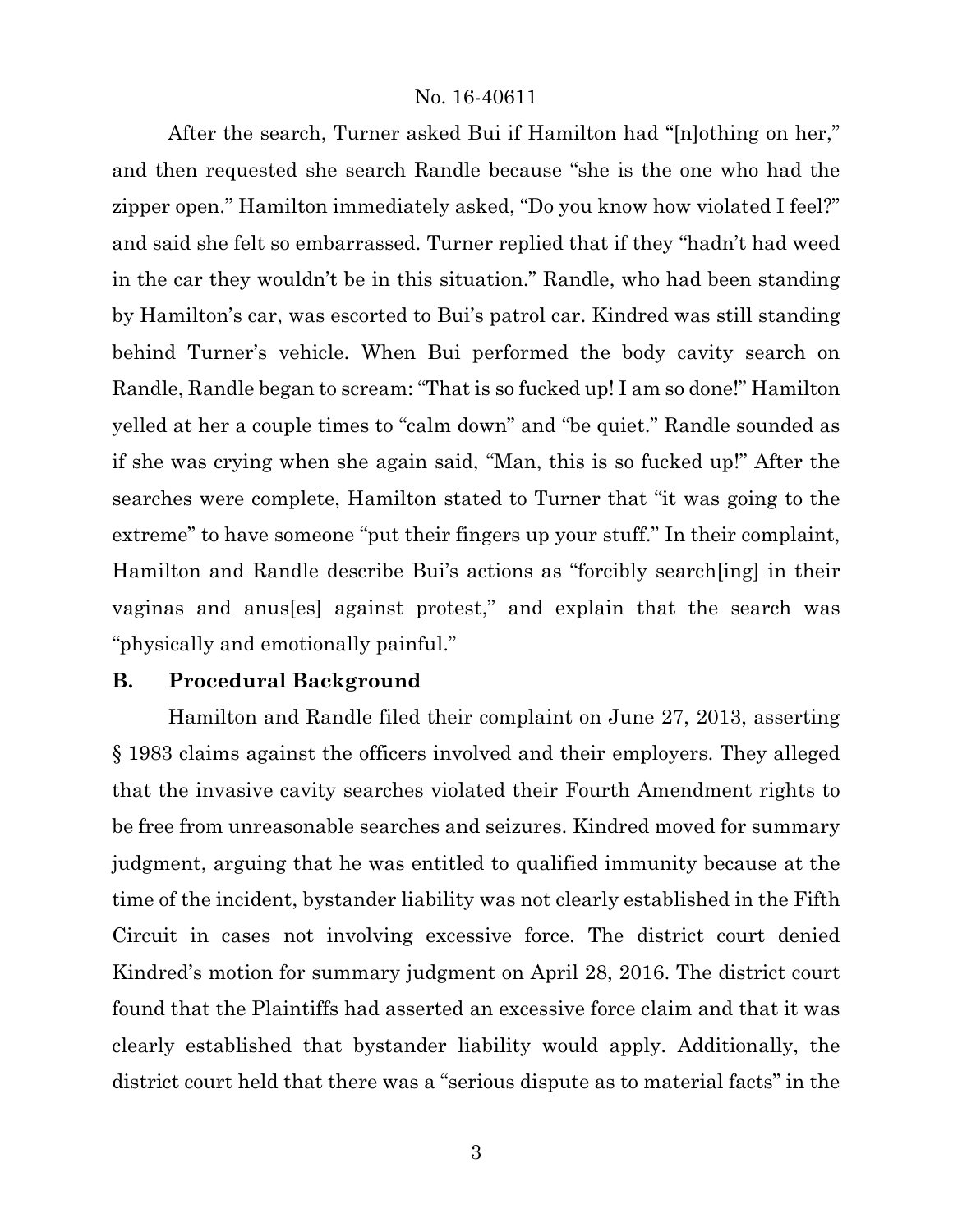case regarding the objective reasonableness of Kindred's actions. Kindred timely appealed.

### **II. DISCUSSION**

We have jurisdiction to review a district court's denial of qualified immunity "only to the extent that the appeal concerns the purely legal question whether the defendants are entitled to qualified immunity on the facts that the district court found sufficiently supported in the summary judgment record." *Kinney v. Weaver*, 367 F.3d 337, 347 (5th Cir. 2004) (en banc). "[W]e lack the power to review the district court's decision that a genuine factual dispute exists" and "instead consider only whether the district court erred in assessing the legal significance of conduct that the district court deemed sufficiently supported." *Id.* at 348. We review the district court's conclusion de novo. *Id.* at 349.

#### **A. Excessive Force**

Kindred first argues that the district court erred in allowing the Plaintiffs to go forward on an excessive force theory of liability. He argues that the Plaintiffs never pleaded excessive force. In qualified immunity cases, plaintiffs must "rest their complaint on more than conclusions alone and plead their case with precision and factual specificity." *Nunez v. Simms*, 341 F.3d 385, 388 (5th Cir. 2003). "To bring a § 1983 excessive force claim under the Fourth Amendment, a plaintiff must first show that she was seized." *Flores v. Palacios*, 381 F.3d 391, 396 (5th Cir. 2004). The plaintiff must then "show that she suffered (1) an injury that (2) resulted directly and only from the use of force that was excessive to the need and that (3) the force used was objectively unreasonable." *Id.* We agree with the district court that Hamilton and Randle alleged facts in their complaint that meet this standard. The pleadings clearly stated that both Hamilton and Randle were seized during the course of the traffic stop when they were handcuffed and placed in patrol cars. They alleged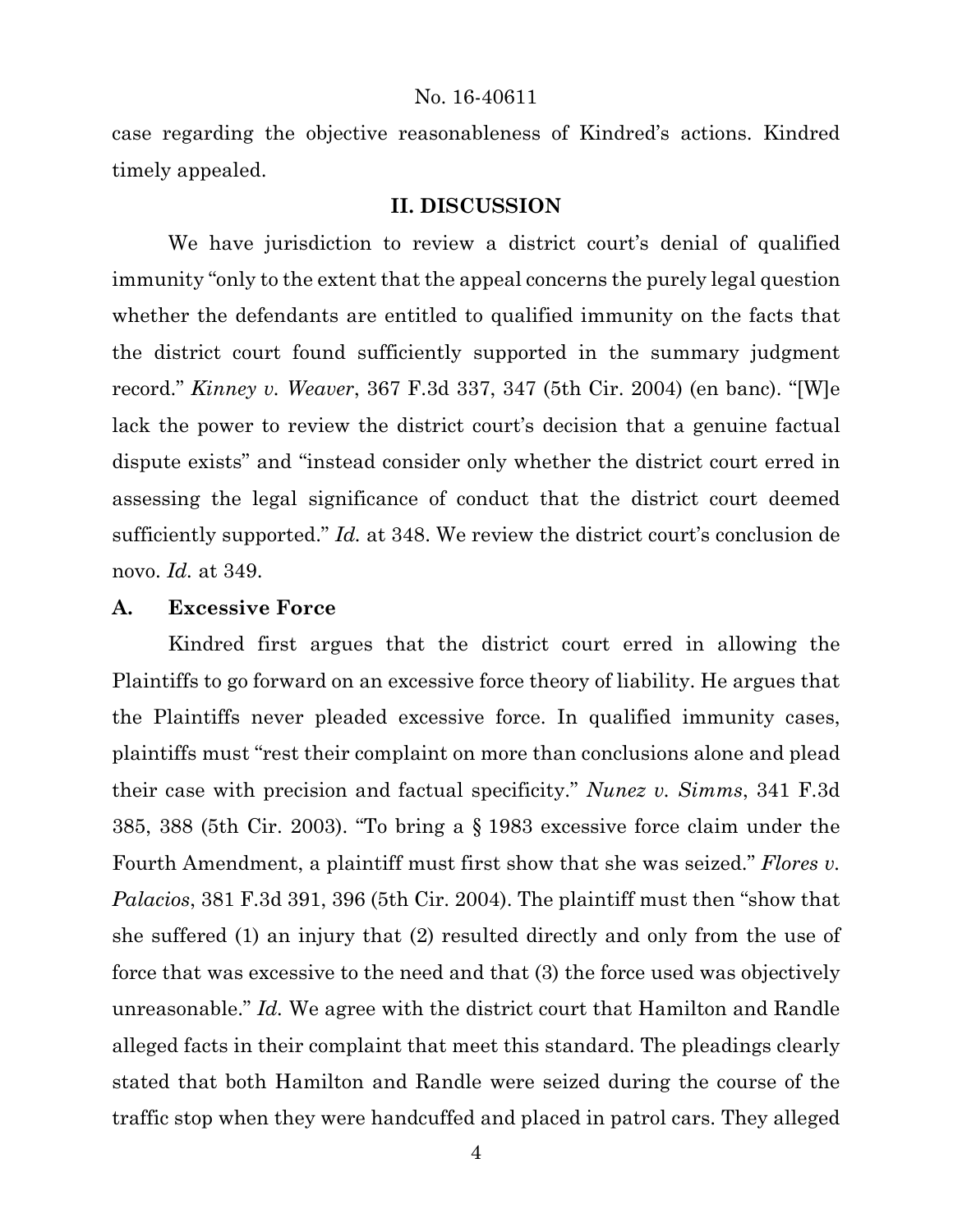that they were detained for over thirty minutes and were subjected to invasive body cavity searches during that time in violation of the Fourth Amendment. The Plaintiffs asserted that there were no warrants or exigent circumstances allowing the searches. Furthermore, the Plaintiffs alleged injuries resulting directly from the cavity searches that took place during the detention.

Additionally, Kindred argues that excessive force does not apply to the facts of this case because "[e]xcessive force is a seizure, not a search." This argument is meritless. The Plaintiffs were clearly seized when they were placed in handcuffs and escorted to the patrol cars. Furthermore, excessive force applies because Hamilton and Randle have alleged that they were subjected to a use of force—the insertion of Bui's fingers into their vaginas and anuses—during the course of an investigatory stop. The Supreme Court has recognized that excessive force is unconstitutional during such a seizure. *Graham v. Connor*, 490 U.S. 386, 388 (1989) (holding that the Fourth Amendment protects against the use of excessive force during an "arrest, investigatory stop, or other 'seizure' of [the] person"). Likewise, "Fifth Circuit precedent [has] plainly established [that] . . . [a] strip or body cavity search raises serious Fourth Amendment concerns." *Roe v. Tex. Dep't of Protective & Regulatory Servs.*, 299 F.3d 395, 409 (5th Cir. 2002). *See also Martin*, No. SA-05-CA-0020, 2006 WL 2062283, at \*5 (W.D. Tex. 2006) (cataloguing case law and finding no reasonable officer would have found a roadside body cavity search reasonable even if they "reasonably suspected that Plaintiff was concealing contraband in a body cavity" if "there were no exigent circumstances requiring the search to be conducted on the public roadside rather than at a medical facility"). Plaintiffs have alleged facts showing they were subjected to an unreasonable use of force excessive to its need. Therefore, the district court did not err in determining that excessive force was a viable theory in this case.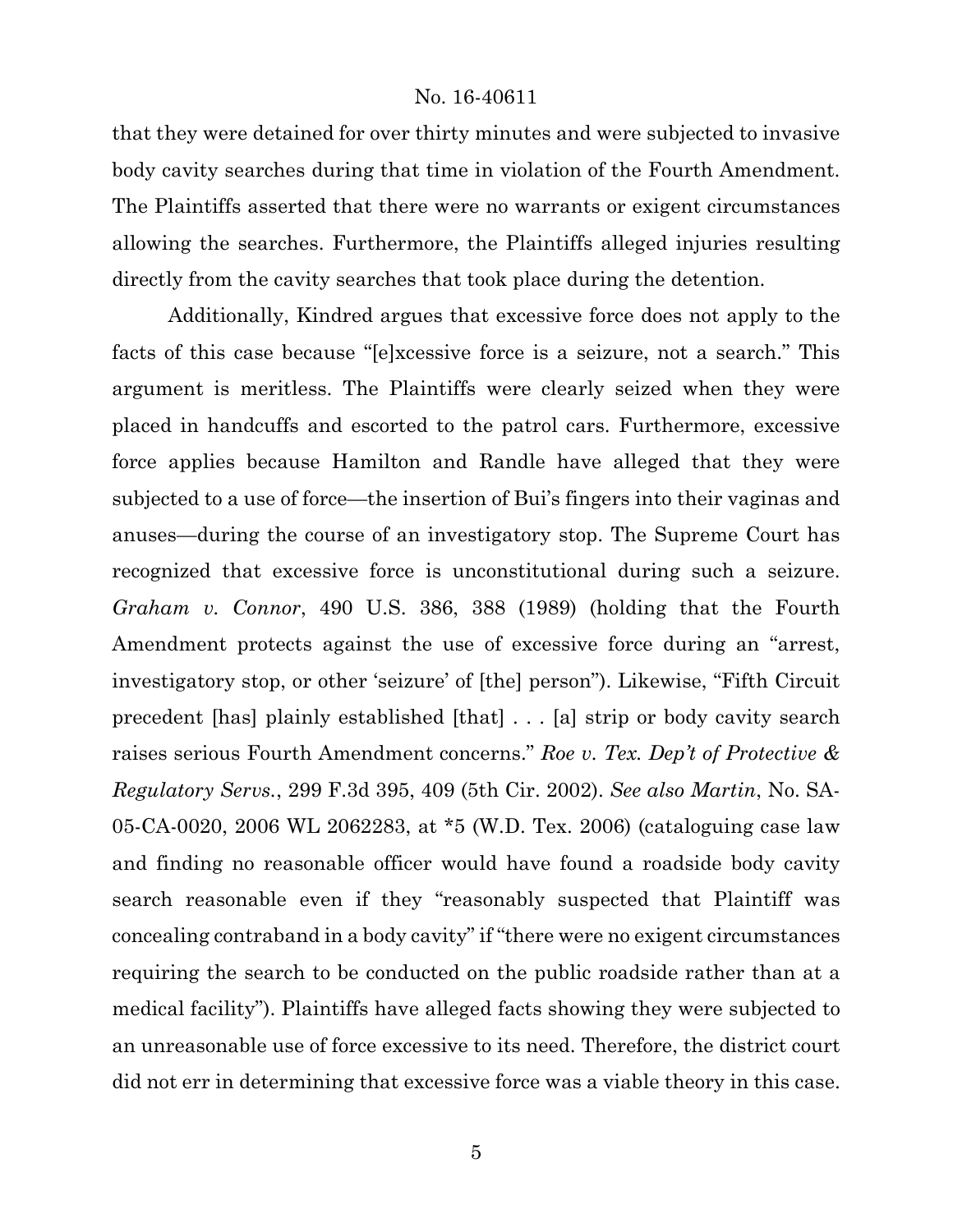Finally, Kindred contends that even if excessive force applies, the Plaintiffs abandoned it as a theory of liability. In support, Kindred points to statements the Plaintiffs made that suggest they were not asserting an excessive force claim. In particular, in their response to Kindred's motion for summary judgment, the Plaintiffs stated that "excessive force' is not an element of 'bystander liability' but a cause of action, and the Defendants cannot choose which causes of action for Plaintiffs to plead in a suit against Defendant." Additionally, when the Plaintiffs submitted proposed jury instructions, those instructions explicitly stated that "excessive force does not apply in this case."

Judge Hanks held a lengthy hearing on this issue on February 9, 2016. At that time, "counsel for Hamilton and Randle unequivocally stated that they [had] not abandoned their bystander liability claim under an excessive force theory." Kindred argued that the Plaintiffs' vague arguments "show an obvious intent to remove excessive force from this case," but he was unable to point to an exact document in the record evidencing waiver. After reviewing the pleadings and motions and hearing argument from the parties, the district court noted that the pleadings exhibited a lengthy and "rather confusing debate . . . as to whether excessive force is an essential element of a bystander liability claim or a separate cause of action, whether bystander liability can be based on theories other than excessive force, and whether Hamilton and Randle have a claim for 'direct' liability." But the district court concluded that the excessive force claim had not been waived.

After reviewing the record, we agree with the district court's determination. While the Plaintiffs never used the words "excessive force" in their complaint and were less than clear during the proceedings about exactly which theories they were advancing, the district court did not err in finding that excessive force had not been waived. Throughout the case, Plaintiffs have